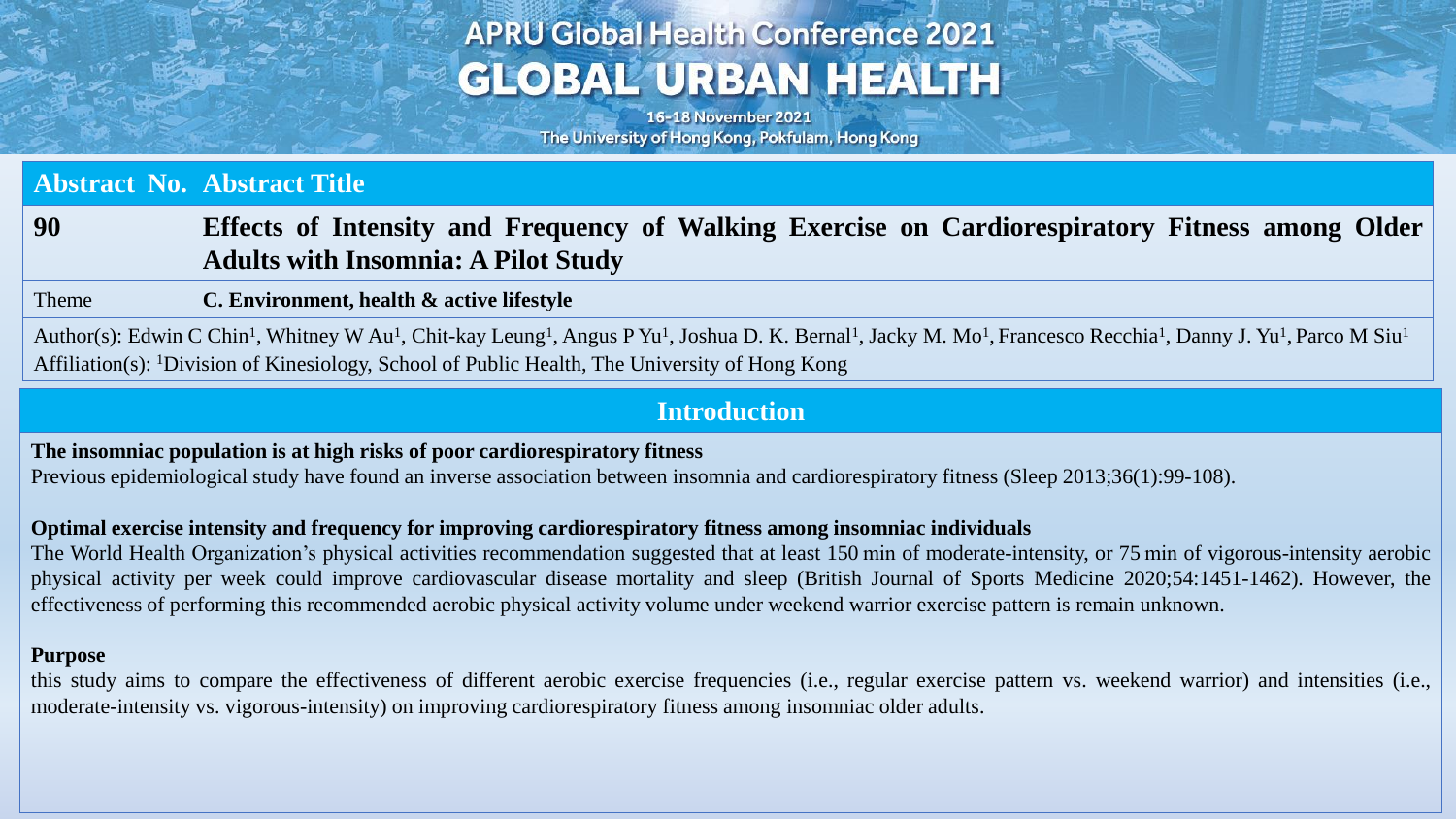# **APRU Global Health Conference 2021 GLOBAL URBAN HEALTH**

16-18 November 2021 The University of Hong Kong, Pokfulam, Hong Kong

## **Abstract No. Abstract Title**

consumption was VO2max.

**90 Effects of Intensity and Frequency of Walking Exercise on Cardiorespiratory Fitness among Older Adults with Insomnia: A Pilot Study**

| <b>Methods</b>                                                                                                                                                                                                                                                                                                                                                                                                                                                                                                                                                                                                                                                                |                                        |                                                                                                         |
|-------------------------------------------------------------------------------------------------------------------------------------------------------------------------------------------------------------------------------------------------------------------------------------------------------------------------------------------------------------------------------------------------------------------------------------------------------------------------------------------------------------------------------------------------------------------------------------------------------------------------------------------------------------------------------|----------------------------------------|---------------------------------------------------------------------------------------------------------|
| <b>Participants</b><br>Thirty-five older adults with insomnia were completed this study.                                                                                                                                                                                                                                                                                                                                                                                                                                                                                                                                                                                      | <b>Intervention</b><br><b>Pre-test</b> | <b>Post-test</b>                                                                                        |
| Inclusion criteria<br>Chinese male or female<br>2.<br>Age $\geq 50$ years<br>Present of insomnia symptoms over the past 3 months according to<br>3.<br>insomnia diagnostic criteria from fifth edition of the diagnostic and<br>statistical manual of mental disorders (DSM-5)<br><b>Outcome measures</b><br>The maximal exercise test was conducted on a calibrated motor driven<br>treadmill (T150 DE LC MED, COSMED). Gaseous analysis system<br>Week 0<br>(Quark CPET, COSMED) and 12-lead electrocardiogram (Quark T12x,<br>COSMED) were used to continuously measure and record the oxygen<br>consumption and heart rate during the test. The maximal attainable oxygen |                                        | Attention control, stretching exercise (75 minutes/wk, once session weekly)                             |
|                                                                                                                                                                                                                                                                                                                                                                                                                                                                                                                                                                                                                                                                               |                                        | Vigorous-intensity brisk walking (75 minutes/wk, three sessions weekly)                                 |
|                                                                                                                                                                                                                                                                                                                                                                                                                                                                                                                                                                                                                                                                               |                                        | Moderate-intensity walking (150 minutes/wk, three sessions weekly)                                      |
|                                                                                                                                                                                                                                                                                                                                                                                                                                                                                                                                                                                                                                                                               |                                        | Vigorous-intensity brisk walking (75 minutes/wk, once session weekly)                                   |
|                                                                                                                                                                                                                                                                                                                                                                                                                                                                                                                                                                                                                                                                               |                                        | Moderate-intensity walking (150 minutes/wk, once session weekly)                                        |
|                                                                                                                                                                                                                                                                                                                                                                                                                                                                                                                                                                                                                                                                               | Week 12                                |                                                                                                         |
|                                                                                                                                                                                                                                                                                                                                                                                                                                                                                                                                                                                                                                                                               |                                        | <b>Exercise intensity</b><br>Moderate intensity groups walked at the heart rate equivalent to 3.25 METs |

• Vigorous intensity groups walked at the heart rate equivalent to 6.5 METs Note: The METs (metabolic equivalent of task, 1 METs equivalent to sitting) obtained using a calibrated metabolic cart before the enrollment of the intervention.